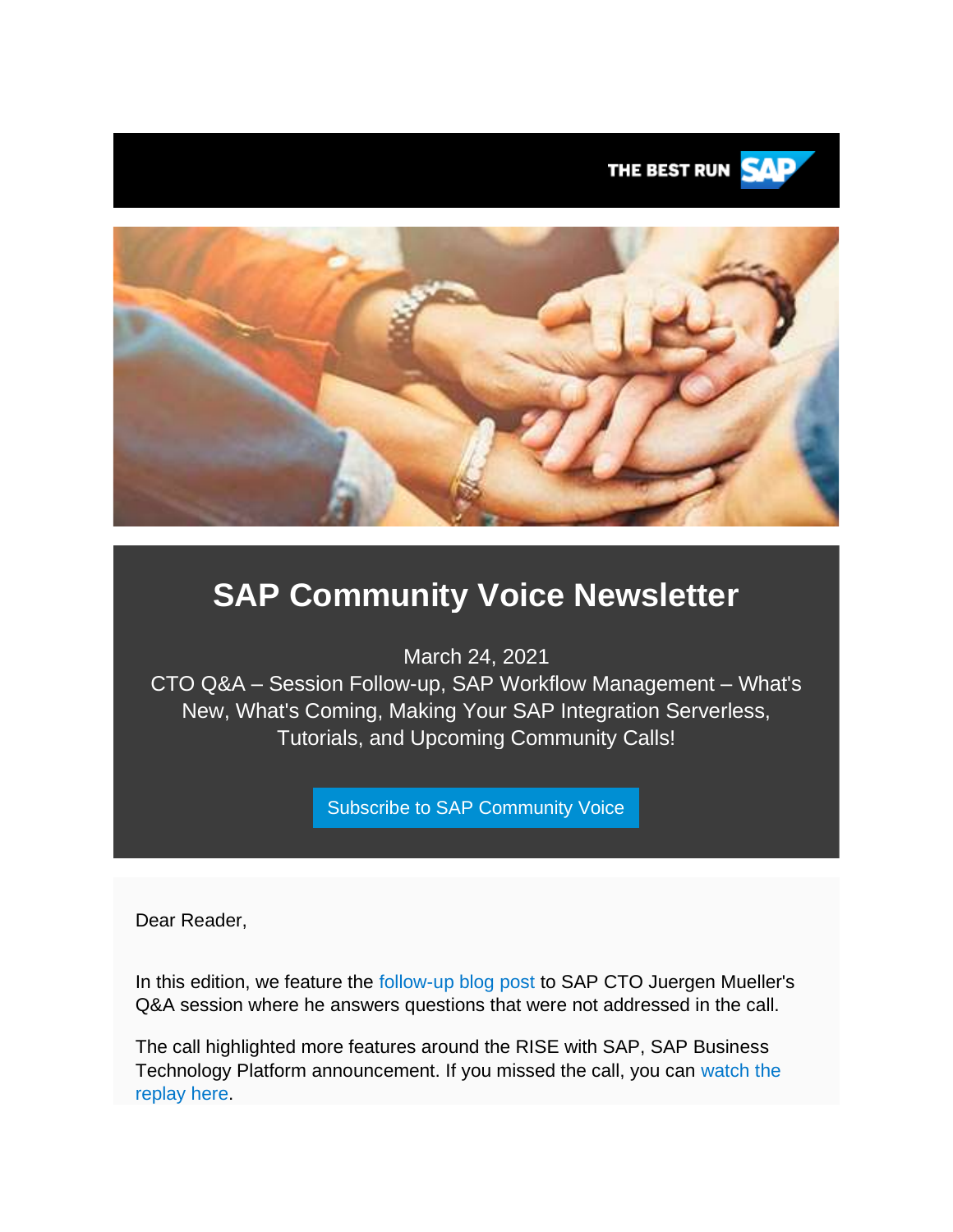Best regards, Catherine LaCroix **Editor** 



### **Q&A – Session Follow-up**

SAP CTO Juergen Mueller follows up in this blog post to answer some of the questions that remained at the end of the call. [RISE with SAP](https://s4cloudae36f1aac.hana.ondemand.com/data-buffer/sap/public/cuan/link/100/7D667C6D5241945403E837F1C7487909EC40799A?_V_=2&_K11_=BDC5A61BEF18B17F4D0B504C8F3F2F2865D321C1&_L54AD1F204_=c2NlbmFyaW89TUxDUEcmdGVuYW50PW15MzAwNzIzLnM0aGFuYS5vbmRlbWFuZC5jb20mdGFyZ2V0PWh0dHBzOi8vd3d3LnNhcC5jb20vcHJvZHVjdHMvcmlzZS5odG1sP3NvdXJjZT1lbWFpbC1nLWNvbW11bml0eS1uZXdzbGV0dGVyLU1BUjIxJnNhcC1vdXRib3VuZC1pZD03RDY2N0M2RDUyNDE5NDU0MDNFODM3RjFDNzQ4NzkwOUVDNDA3OTlBJnNtY19jYW1wYWlnbl9pZD0wMDAwMDE2MjQ3JnNvdXJjZT1lbWFpbC1zbWM&_K13_=259&_K14_=0b335fb5ef1997346a3a2a7a478d5a187e25add63084ef4f355a656f186ffcff) is a single offering that provides a path to the Intelligent Enterprise for every customer, independent of starting point or complexity. The holistic approach will help companies transform their business.



### **SAP Workflow Management – What's New, What's Coming**

Recently many new features and innovations have been developed within the [SAP Workflow](https://s4cloudae36f1aac.hana.ondemand.com/data-buffer/sap/public/cuan/link/100/7D667C6D5241945403E837F1C7487909EC40799A?_V_=2&_K11_=6B8A115A98E1D6BE82EFE06F8D49F85331345A4F&_L54AD1F204_=c2NlbmFyaW89TUxDUEcmdGVuYW50PW15MzAwNzIzLnM0aGFuYS5vbmRlbWFuZC5jb20mdGFyZ2V0PWh0dHBzOi8vY29tbXVuaXR5LnNhcC5jb20vdG9waWNzL2RpZ2l0YWwtcHJvY2Vzcy1hdXRvbWF0aW9uP3NvdXJjZT1lbWFpbC1nLWNvbW11bml0eS1uZXdzbGV0dGVyLU1BUjIxJnNhcC1vdXRib3VuZC1pZD03RDY2N0M2RDUyNDE5NDU0MDNFODM3RjFDNzQ4NzkwOUVDNDA3OTlBJnNtY19jYW1wYWlnbl9pZD0wMDAwMDE2MjQ3JnNvdXJjZT1lbWFpbC1zbWM&_K13_=259&_K14_=97e14b5f07107e6a98a1e5900295aa970e2dcefcc4d663244425c043a45d57da)  [Management](https://s4cloudae36f1aac.hana.ondemand.com/data-buffer/sap/public/cuan/link/100/7D667C6D5241945403E837F1C7487909EC40799A?_V_=2&_K11_=6B8A115A98E1D6BE82EFE06F8D49F85331345A4F&_L54AD1F204_=c2NlbmFyaW89TUxDUEcmdGVuYW50PW15MzAwNzIzLnM0aGFuYS5vbmRlbWFuZC5jb20mdGFyZ2V0PWh0dHBzOi8vY29tbXVuaXR5LnNhcC5jb20vdG9waWNzL2RpZ2l0YWwtcHJvY2Vzcy1hdXRvbWF0aW9uP3NvdXJjZT1lbWFpbC1nLWNvbW11bml0eS1uZXdzbGV0dGVyLU1BUjIxJnNhcC1vdXRib3VuZC1pZD03RDY2N0M2RDUyNDE5NDU0MDNFODM3RjFDNzQ4NzkwOUVDNDA3OTlBJnNtY19jYW1wYWlnbl9pZD0wMDAwMDE2MjQ3JnNvdXJjZT1lbWFpbC1zbWM&_K13_=259&_K14_=97e14b5f07107e6a98a1e5900295aa970e2dcefcc4d663244425c043a45d57da) product. Not all of them are immediately visible to the user but these functions will contribute to the goal of constantly increasing the overall customer satisfaction.

[Read the blog post](https://s4cloudae36f1aac.hana.ondemand.com/data-buffer/sap/public/cuan/link/100/7D667C6D5241945403E837F1C7487909EC40799A?_V_=2&_K11_=3560BC720BA50B9EE77CF8901739C2A11C73E174&_L54AD1F204_=c2NlbmFyaW89TUxDUEcmdGVuYW50PW15MzAwNzIzLnM0aGFuYS5vbmRlbWFuZC5jb20mdGFyZ2V0PWh0dHBzOi8vYmxvZ3Muc2FwLmNvbS8yMDIxLzAzLzEwL2N0by1xYS1zZXNzaW9uLWZvbGxvdy11cC8vP3NvdXJjZT1lbWFpbC1nLWNvbW11bml0eS1uZXdzbGV0dGVyLU1BUjIxJnNhcC1vdXRib3VuZC1pZD03RDY2N0M2RDUyNDE5NDU0MDNFODM3RjFDNzQ4NzkwOUVDNDA3OTlBJnNtY19jYW1wYWlnbl9pZD0wMDAwMDE2MjQ3JnNvdXJjZT1lbWFpbC1zbWM&_K13_=259&_K14_=9d65a27f9e5c7873ee8554214658a34e6a775fa7b078741c5daaeaf3647e9c1d)

[Read the blog post](https://s4cloudae36f1aac.hana.ondemand.com/data-buffer/sap/public/cuan/link/100/7D667C6D5241945403E837F1C7487909EC40799A?_V_=2&_K11_=44D5DFDF2F3A1AC19F01BBA72A6E2D77E736B171&_L54AD1F204_=c2NlbmFyaW89TUxDUEcmdGVuYW50PW15MzAwNzIzLnM0aGFuYS5vbmRlbWFuZC5jb20mdGFyZ2V0PWh0dHBzOi8vYmxvZ3Muc2FwLmNvbS8yMDIxLzAzLzA4L3NhcC13b3JrZmxvdy1tYW5hZ2VtZW50LXdoYXRzLW5ldy13aGF0cy1jb21pbmcvP3VybF9pZD10ZXh0LWctaHBmZWF0dXJlLXRvbS1NQVIyMS8/c291cmNlPWVtYWlsLWctY29tbXVuaXR5LW5ld3NsZXR0ZXItTUFSMjEmc2FwLW91dGJvdW5kLWlkPTdENjY3QzZENTI0MTk0NTQwM0U4MzdGMUM3NDg3OTA5RUM0MDc5OUEmc21jX2NhbXBhaWduX2lkPTAwMDAwMTYyNDcmc291cmNlPWVtYWlsLXNtYw&_K13_=259&_K14_=0add32a26e7d4424d2228361ab02b887edaaff1200aa945b4042a279603f1a99)



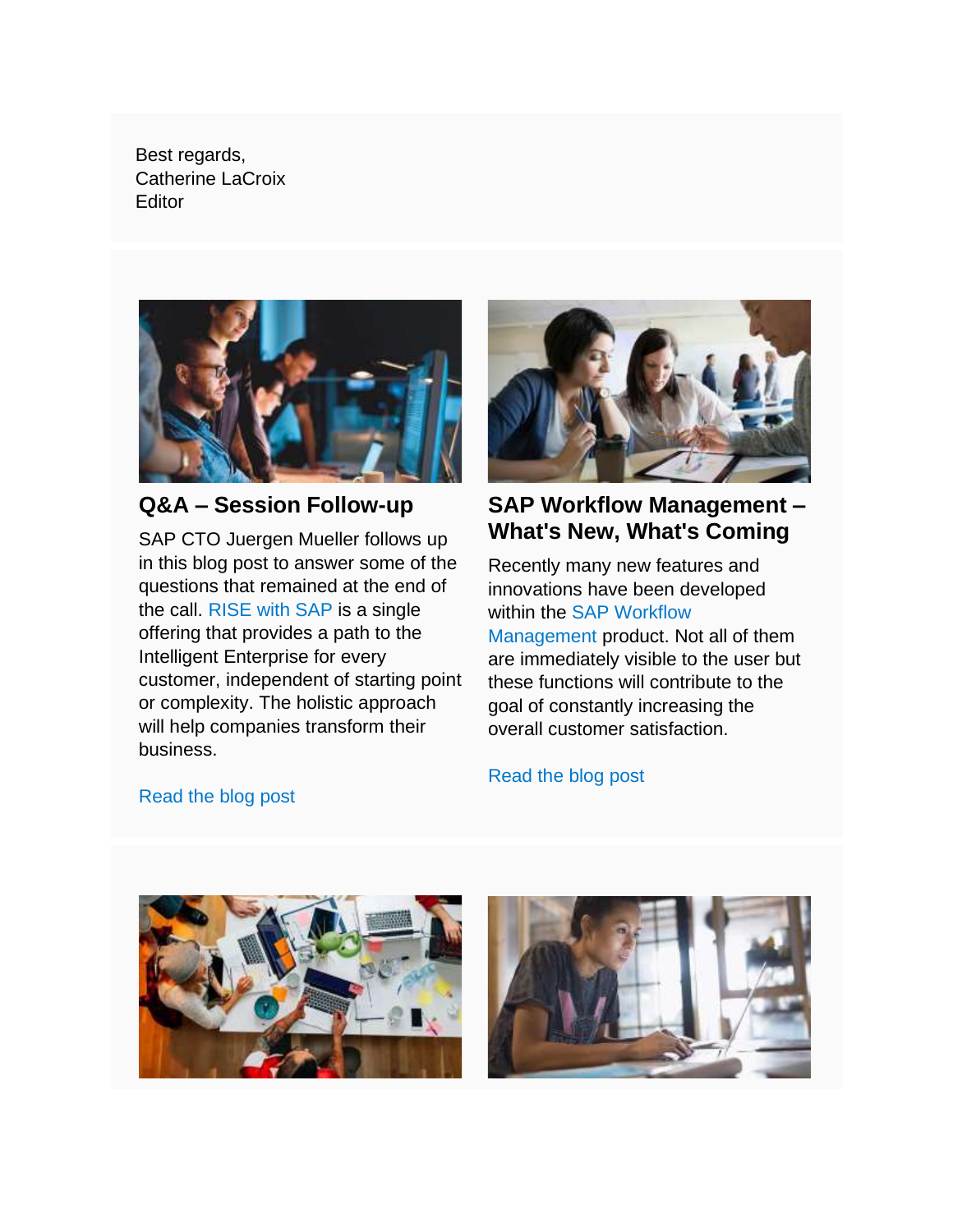### **Making Your SAP Integration Serverless**

Growing demands of rapid digital interactions and expanding the ecosystem means IT departments will need to spend more time eliminating silos, bridging between services. While handling the ever complex, immense amount of data in real-time.

#### [Read the blog post](https://s4cloudae36f1aac.hana.ondemand.com/data-buffer/sap/public/cuan/link/100/7D667C6D5241945403E837F1C7487909EC40799A?_V_=2&_K11_=987342AE88BB5AFBB6B53296DB9467E39DDAC664&_L54AD1F204_=c2NlbmFyaW89TUxDUEcmdGVuYW50PW15MzAwNzIzLnM0aGFuYS5vbmRlbWFuZC5jb20mdGFyZ2V0PWh0dHBzOi8vYmxvZ3Muc2FwLmNvbS8yMDIxLzAzLzA1L21ha2luZy15b3VyLXNhcC1pbnRlZ3JhdGlvbi1zZXJ2ZXJsZXNzLy8/c291cmNlPWVtYWlsLWctY29tbXVuaXR5LW5ld3NsZXR0ZXItTUFSMjEmc2FwLW91dGJvdW5kLWlkPTdENjY3QzZENTI0MTk0NTQwM0U4MzdGMUM3NDg3OTA5RUM0MDc5OUEmc21jX2NhbXBhaWduX2lkPTAwMDAwMTYyNDcmc291cmNlPWVtYWlsLXNtYw&_K13_=259&_K14_=7a748dc0988926f3c88ec15c18b54c60524f7ef34bb38417bfc842c92683ba28)

### **SAP S/4HANA Transformation with Dual Maintenance**

With this blog post you'll get an overview about the topic S/4 HANA Transformation with Dual Maintenance and Retrofit. During the project period, there are two landscapes that have to be maintained at the same time. This is a very common use case for most of the SAP customers.

#### [Read the blog post](https://s4cloudae36f1aac.hana.ondemand.com/data-buffer/sap/public/cuan/link/100/7D667C6D5241945403E837F1C7487909EC40799A?_V_=2&_K11_=E53CEDE5366138E3F43EF51F7635FD0EB558B21E&_L54AD1F204_=c2NlbmFyaW89TUxDUEcmdGVuYW50PW15MzAwNzIzLnM0aGFuYS5vbmRlbWFuZC5jb20mdGFyZ2V0PWh0dHBzOi8vYmxvZ3Muc2FwLmNvbS8yMDIxLzAzLzEzL3MtNC1oYW5hLXRyYW5zZm9ybWF0aW9uLXdpdGgtZHVhbC1tYWludGVuYW5jZS1hbmQtcmV0cm9maXQvLz9zb3VyY2U9ZW1haWwtZy1jb21tdW5pdHktbmV3c2xldHRlci1NQVIyMSZzYXAtb3V0Ym91bmQtaWQ9N0Q2NjdDNkQ1MjQxOTQ1NDAzRTgzN0YxQzc0ODc5MDlFQzQwNzk5QSZzbWNfY2FtcGFpZ25faWQ9MDAwMDAxNjI0NyZzb3VyY2U9ZW1haWwtc21j&_K13_=259&_K14_=356feef55ac8c218eaeef1b4d9f3bd9b250b86b1a325fa2842bc3170f2042f57)



### **Tutorials & Missions**

#### **Learn how to add S/4HANA content into a SAP Launchpad site**

The SAP Launchpad service of SAP BTP is a way to create a centralized SAP Fiori launchpad site for all your company's business applications. [Take this](https://s4cloudae36f1aac.hana.ondemand.com/data-buffer/sap/public/cuan/link/100/7D667C6D5241945403E837F1C7487909EC40799A?_V_=2&_K11_=EAFA1373FB66DE0EA82CD2846C88E9DD77CE654A&_L54AD1F204_=c2NlbmFyaW89TUxDUEcmdGVuYW50PW15MzAwNzIzLnM0aGFuYS5vbmRlbWFuZC5jb20mdGFyZ2V0PWh0dHBzOi8vYmxvZ3Muc2FwLmNvbS8yMDIxLzAzLzE2L2xlYXJuLWhvdy10by1hZGQtcy00aGFuYS1jb250ZW50LWludG8tYS1zYXAtbGF1bmNocGFkLXNpdGUvP3NvdXJjZT1lbWFpbC1nLWNvbW11bml0eS1uZXdzbGV0dGVyLU1BUjIxJnNhcC1vdXRib3VuZC1pZD03RDY2N0M2RDUyNDE5NDU0MDNFODM3RjFDNzQ4NzkwOUVDNDA3OTlBJnNtY19jYW1wYWlnbl9pZD0wMDAwMDE2MjQ3JnNvdXJjZT1lbWFpbC1zbWM&_K13_=259&_K14_=bc876fa62ec7d556132b7c0f446321c5f455e3382abf6281233b392cbd5e4ad1)  [advanced tutorial and earn a badge!](https://s4cloudae36f1aac.hana.ondemand.com/data-buffer/sap/public/cuan/link/100/7D667C6D5241945403E837F1C7487909EC40799A?_V_=2&_K11_=EAFA1373FB66DE0EA82CD2846C88E9DD77CE654A&_L54AD1F204_=c2NlbmFyaW89TUxDUEcmdGVuYW50PW15MzAwNzIzLnM0aGFuYS5vbmRlbWFuZC5jb20mdGFyZ2V0PWh0dHBzOi8vYmxvZ3Muc2FwLmNvbS8yMDIxLzAzLzE2L2xlYXJuLWhvdy10by1hZGQtcy00aGFuYS1jb250ZW50LWludG8tYS1zYXAtbGF1bmNocGFkLXNpdGUvP3NvdXJjZT1lbWFpbC1nLWNvbW11bml0eS1uZXdzbGV0dGVyLU1BUjIxJnNhcC1vdXRib3VuZC1pZD03RDY2N0M2RDUyNDE5NDU0MDNFODM3RjFDNzQ4NzkwOUVDNDA3OTlBJnNtY19jYW1wYWlnbl9pZD0wMDAwMDE2MjQ3JnNvdXJjZT1lbWFpbC1zbWM&_K13_=259&_K14_=bc876fa62ec7d556132b7c0f446321c5f455e3382abf6281233b392cbd5e4ad1) If you're just getting started, take the following tutorials first:

[Deliver Your First SAP Fiori Launchpad Site,](https://s4cloudae36f1aac.hana.ondemand.com/data-buffer/sap/public/cuan/link/100/7D667C6D5241945403E837F1C7487909EC40799A?_V_=2&_K11_=558FD9F0D3864C5A6D548DEAAEAC7F3EEED43517&_L54AD1F204_=c2NlbmFyaW89TUxDUEcmdGVuYW50PW15MzAwNzIzLnM0aGFuYS5vbmRlbWFuZC5jb20mdGFyZ2V0PWh0dHBzOi8vZGV2ZWxvcGVycy5zYXAuY29tL21pc3Npb24uY3Atc3RhcnRlci1kaWdpdGFsZXhwLXBvcnRhbC5odG1sP3NvdXJjZT1lbWFpbC1nLWNvbW11bml0eS1uZXdzbGV0dGVyLU1BUjIxJnNhcC1vdXRib3VuZC1pZD03RDY2N0M2RDUyNDE5NDU0MDNFODM3RjFDNzQ4NzkwOUVDNDA3OTlBJnNtY19jYW1wYWlnbl9pZD0wMDAwMDE2MjQ3JnNvdXJjZT1lbWFpbC1zbWM&_K13_=259&_K14_=f2d4c5dcca5e00b93374278b99729f6daeea22a1d605606b48408448f4555001) a 35-minute quick look at the most basic capabilities of the SAP Launchpad service.

[Deliver Your First SAP Fiori Launchpad Site \(with integrated apps\),](https://s4cloudae36f1aac.hana.ondemand.com/data-buffer/sap/public/cuan/link/100/7D667C6D5241945403E837F1C7487909EC40799A?_V_=2&_K11_=060E0D768A964F2F974D66E4C35DB6C4F4455463&_L54AD1F204_=c2NlbmFyaW89TUxDUEcmdGVuYW50PW15MzAwNzIzLnM0aGFuYS5vbmRlbWFuZC5jb20mdGFyZ2V0PWh0dHBzOi8vZGV2ZWxvcGVycy5zYXAuY29tL21pc3Npb24ubGF1bmNocGFkLWNmLmh0bWw/c291cmNlPWVtYWlsLWctY29tbXVuaXR5LW5ld3NsZXR0ZXItTUFSMjEmc2FwLW91dGJvdW5kLWlkPTdENjY3QzZENTI0MTk0NTQwM0U4MzdGMUM3NDg3OTA5RUM0MDc5OUEmc21jX2NhbXBhaWduX2lkPTAwMDAwMTYyNDcmc291cmNlPWVtYWlsLXNtYw&_K13_=259&_K14_=88661800a535d1447e8ffad98cf0bff3a03e47fe374061ae63606e76f8732957) a much more comprehensive, 3-hour tutorial (but still very easy to do) on more extensive capabilities, such as integrating Gateway or custom SAPUI5 apps into your site.

# **Upcoming Community Calls**

March 25 [Explore SAP solutions of the suite quality "coordinated lifecycle management"](https://s4cloudae36f1aac.hana.ondemand.com/data-buffer/sap/public/cuan/link/100/7D667C6D5241945403E837F1C7487909EC40799A?_V_=2&_K11_=B89FC8F34BB6737CFDDF98A4D6F6CA005534BEE7&_L54AD1F204_=c2NlbmFyaW89TUxDUEcmdGVuYW50PW15MzAwNzIzLnM0aGFuYS5vbmRlbWFuZC5jb20mdGFyZ2V0PWh0dHBzOi8vc2FwLXNlLnpvb20udXMvd2ViaW5hci9yZWdpc3Rlci9XTl9RbldNTXFfelRtNmx1WGhuMDlZYXZBP3NvdXJjZT1lbWFpbC1nLWNvbW11bml0eS1uZXdzbGV0dGVyLU1BUjIxJnNhcC1vdXRib3VuZC1pZD03RDY2N0M2RDUyNDE5NDU0MDNFODM3RjFDNzQ4NzkwOUVDNDA3OTlBJnNtY19jYW1wYWlnbl9pZD0wMDAwMDE2MjQ3JnNvdXJjZT1lbWFpbC1zbWM&_K13_=259&_K14_=2ae1edb2e9d557d3b3ab85658cffc6b9e0924171af11a376b9266da1a100d1a1)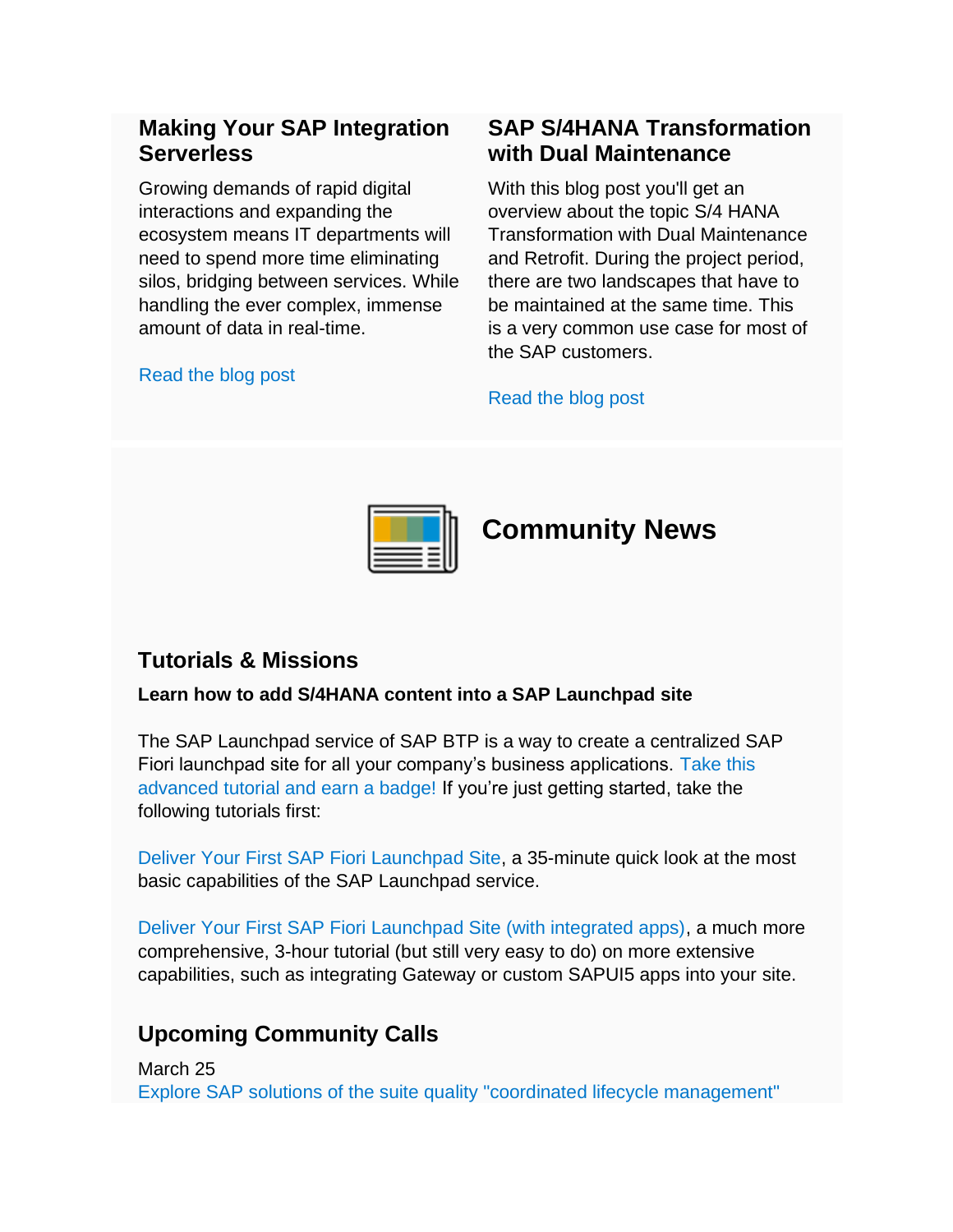With the suite quality "coordinated lifecycle management" SAP plans to accelerate implementation projects and reduce manual integration configuration effort with harmonized provisioning, setup and operations, and monitoring solutions.

[Stefan Jakobi,](https://s4cloudae36f1aac.hana.ondemand.com/data-buffer/sap/public/cuan/link/100/7D667C6D5241945403E837F1C7487909EC40799A?_V_=2&_K11_=0EE135BA16C3B3213A8331BBCEB89E0CAF5D545D&_L54AD1F204_=c2NlbmFyaW89TUxDUEcmdGVuYW50PW15MzAwNzIzLnM0aGFuYS5vbmRlbWFuZC5jb20mdGFyZ2V0PWh0dHBzOi8vcGVvcGxlLnNhcC5jb20vc3RlZmFuLmpha29iaT9zb3VyY2U9ZW1haWwtZy1jb21tdW5pdHktbmV3c2xldHRlci1NQVIyMSZzYXAtb3V0Ym91bmQtaWQ9N0Q2NjdDNkQ1MjQxOTQ1NDAzRTgzN0YxQzc0ODc5MDlFQzQwNzk5QSZzbWNfY2FtcGFpZ25faWQ9MDAwMDAxNjI0NyZzb3VyY2U9ZW1haWwtc21j&_K13_=259&_K14_=3b00282c58b09a0365b226019d7d1bcf52d511a8df8539244fd72addb317fb8e) Product Manager, Cloud & Lifecycle Management @SAP SE and [Carsten Puschke](https://s4cloudae36f1aac.hana.ondemand.com/data-buffer/sap/public/cuan/link/100/7D667C6D5241945403E837F1C7487909EC40799A?_V_=2&_K11_=B8C039B4B4D3D46AAD30135CE2EACAF4164FFCE1&_L54AD1F204_=c2NlbmFyaW89TUxDUEcmdGVuYW50PW15MzAwNzIzLnM0aGFuYS5vbmRlbWFuZC5jb20mdGFyZ2V0PWh0dHBzOi8vcGVvcGxlLnNhcC5jb20vY2Fyc3Rlbi5wdXNjaGtlP3NvdXJjZT1lbWFpbC1nLWNvbW11bml0eS1uZXdzbGV0dGVyLU1BUjIxJnNhcC1vdXRib3VuZC1pZD03RDY2N0M2RDUyNDE5NDU0MDNFODM3RjFDNzQ4NzkwOUVDNDA3OTlBJnNtY19jYW1wYWlnbl9pZD0wMDAwMDE2MjQ3JnNvdXJjZT1lbWFpbC1zbWM&_K13_=259&_K14_=5a326b19d4d2dd4937d7600d006401fc17ca470794d2531dcc3f25258f36c8b7)

Director, Cross-Product Architecture Product Management @SAP SE

March 31

[Predict missing Master Data & Transactional Data using SAP AI Business](https://s4cloudae36f1aac.hana.ondemand.com/data-buffer/sap/public/cuan/link/100/7D667C6D5241945403E837F1C7487909EC40799A?_V_=2&_K11_=3393E8CC69EDFCD5362242A823F10297E47A6541&_L54AD1F204_=c2NlbmFyaW89TUxDUEcmdGVuYW50PW15MzAwNzIzLnM0aGFuYS5vbmRlbWFuZC5jb20mdGFyZ2V0PWh0dHBzOi8vc2FwLXNlLnpvb20udXMvd2ViaW5hci9yZWdpc3Rlci9XTl84M1RETUJBcFQzS09UTkFiNVE3NGtRP3NvdXJjZT1lbWFpbC1nLWNvbW11bml0eS1uZXdzbGV0dGVyLU1BUjIxJnNhcC1vdXRib3VuZC1pZD03RDY2N0M2RDUyNDE5NDU0MDNFODM3RjFDNzQ4NzkwOUVDNDA3OTlBJnNtY19jYW1wYWlnbl9pZD0wMDAwMDE2MjQ3JnNvdXJjZT1lbWFpbC1zbWM&_K13_=259&_K14_=0765f8567f2ad7305b246e6401da03ea414416c466cf168a19edcebb528cd26a)  **[Services](https://s4cloudae36f1aac.hana.ondemand.com/data-buffer/sap/public/cuan/link/100/7D667C6D5241945403E837F1C7487909EC40799A?_V_=2&_K11_=3393E8CC69EDFCD5362242A823F10297E47A6541&_L54AD1F204_=c2NlbmFyaW89TUxDUEcmdGVuYW50PW15MzAwNzIzLnM0aGFuYS5vbmRlbWFuZC5jb20mdGFyZ2V0PWh0dHBzOi8vc2FwLXNlLnpvb20udXMvd2ViaW5hci9yZWdpc3Rlci9XTl84M1RETUJBcFQzS09UTkFiNVE3NGtRP3NvdXJjZT1lbWFpbC1nLWNvbW11bml0eS1uZXdzbGV0dGVyLU1BUjIxJnNhcC1vdXRib3VuZC1pZD03RDY2N0M2RDUyNDE5NDU0MDNFODM3RjFDNzQ4NzkwOUVDNDA3OTlBJnNtY19jYW1wYWlnbl9pZD0wMDAwMDE2MjQ3JnNvdXJjZT1lbWFpbC1zbWM&_K13_=259&_K14_=0765f8567f2ad7305b246e6401da03ea414416c466cf168a19edcebb528cd26a)** 

In this webinar, we will look at how Data Attribute Recommendation Service, which is part of the SAP AI Business Services portfolio, can help automate such business scenarios.

[Satheesh Ilu,](https://s4cloudae36f1aac.hana.ondemand.com/data-buffer/sap/public/cuan/link/100/7D667C6D5241945403E837F1C7487909EC40799A?_V_=2&_K11_=BCAEE1E02D35687C14E90C84817D16CA76586D55&_L54AD1F204_=c2NlbmFyaW89TUxDUEcmdGVuYW50PW15MzAwNzIzLnM0aGFuYS5vbmRlbWFuZC5jb20mdGFyZ2V0PWh0dHBzOi8vcGVvcGxlLnNhcC5jb20vc2F0aGVlc2hpbHU/c291cmNlPWVtYWlsLWctY29tbXVuaXR5LW5ld3NsZXR0ZXItTUFSMjEmc2FwLW91dGJvdW5kLWlkPTdENjY3QzZENTI0MTk0NTQwM0U4MzdGMUM3NDg3OTA5RUM0MDc5OUEmc21jX2NhbXBhaWduX2lkPTAwMDAwMTYyNDcmc291cmNlPWVtYWlsLXNtYw&_K13_=259&_K14_=d0200a5b7455b59e9fbe98ba76a980c1efa440a634f28343a0061d9492d4b1e4) Director - Product Management, SAP AI Business Services

April 1

[How to Establish a Consistent Identity Access Management](https://s4cloudae36f1aac.hana.ondemand.com/data-buffer/sap/public/cuan/link/100/7D667C6D5241945403E837F1C7487909EC40799A?_V_=2&_K11_=8091F795A0B1EDD7FDE83CB3C95073DDDD632813&_L54AD1F204_=c2NlbmFyaW89TUxDUEcmdGVuYW50PW15MzAwNzIzLnM0aGFuYS5vbmRlbWFuZC5jb20mdGFyZ2V0PWh0dHBzOi8vc2FwLXNlLnpvb20udXMvd2ViaW5hci9yZWdpc3Rlci9XTl9UWW9fLVlpNVNuLU1IMDlRTlBnMlNBP3NvdXJjZT1lbWFpbC1nLWNvbW11bml0eS1uZXdzbGV0dGVyLU1BUjIxJnNhcC1vdXRib3VuZC1pZD03RDY2N0M2RDUyNDE5NDU0MDNFODM3RjFDNzQ4NzkwOUVDNDA3OTlBJnNtY19jYW1wYWlnbl9pZD0wMDAwMDE2MjQ3JnNvdXJjZT1lbWFpbC1zbWM&_K13_=259&_K14_=fdda2e0e9229e72c5ac5ecbae6cfcd88e27265d98d50e3edd401c902c8b38da7)

In this session we will have a look at SAP's IAM solutions Identity Authentication and Identity Provisioning that support this integration journey. [Marko Sommer,](https://s4cloudae36f1aac.hana.ondemand.com/data-buffer/sap/public/cuan/link/100/7D667C6D5241945403E837F1C7487909EC40799A?_V_=2&_K11_=97F4BE84FB7AB0663CC787912B29A87F803EFAC2&_L54AD1F204_=c2NlbmFyaW89TUxDUEcmdGVuYW50PW15MzAwNzIzLnM0aGFuYS5vbmRlbWFuZC5jb20mdGFyZ2V0PWh0dHBzOi8vcGVvcGxlLnNhcC5jb20vbWFya28uc29tbWVyP3NvdXJjZT1lbWFpbC1nLWNvbW11bml0eS1uZXdzbGV0dGVyLU1BUjIxJnNhcC1vdXRib3VuZC1pZD03RDY2N0M2RDUyNDE5NDU0MDNFODM3RjFDNzQ4NzkwOUVDNDA3OTlBJnNtY19jYW1wYWlnbl9pZD0wMDAwMDE2MjQ3JnNvdXJjZT1lbWFpbC1zbWM&_K13_=259&_K14_=20315d5a4d62f30cac3b5d0f4022e52de326f5e55af8f1b3aa919d6d56217634)

Product Manager SAP Cloud Identity Services, SAP S

[See all Upcoming Community Calls](https://s4cloudae36f1aac.hana.ondemand.com/data-buffer/sap/public/cuan/link/100/7D667C6D5241945403E837F1C7487909EC40799A?_V_=2&_K11_=8054ED81C0567AC080491754EC93F742A3A166C0&_L54AD1F204_=c2NlbmFyaW89TUxDUEcmdGVuYW50PW15MzAwNzIzLnM0aGFuYS5vbmRlbWFuZC5jb20mdGFyZ2V0PWh0dHBzOi8vY29tbXVuaXR5LnNhcC5jb20vcmVzb3VyY2VzL2NvbW11bml0eS1jYWxscy8/c291cmNlPWVtYWlsLWctY29tbXVuaXR5LW5ld3NsZXR0ZXItTUFSMjEmc2FwLW91dGJvdW5kLWlkPTdENjY3QzZENTI0MTk0NTQwM0U4MzdGMUM3NDg3OTA5RUM0MDc5OUEmc21jX2NhbXBhaWduX2lkPTAwMDAwMTYyNDcmc291cmNlPWVtYWlsLXNtYw&_K13_=259&_K14_=1b0c4b021d9705f32f91acf59f94fdd5ec5d0007e892abc6921f3de55b589786)

# **SAP Community Fan Shop – Visit the Online Store!**

Since we're all shopping online these days, stop by our new community fan shop! It's an [online shop](https://s4cloudae36f1aac.hana.ondemand.com/data-buffer/sap/public/cuan/link/100/7D667C6D5241945403E837F1C7487909EC40799A?_V_=2&_K11_=3E0BD75A5EEA499E79B10140A541D89480AB0118&_L54AD1F204_=c2NlbmFyaW89TUxDUEcmdGVuYW50PW15MzAwNzIzLnM0aGFuYS5vbmRlbWFuZC5jb20mdGFyZ2V0PWh0dHBzOi8vZW1lYS5leHQuc2FwbWVyY2hhbmRpc2UuY29tLz9zb3VyY2U9ZW1haWwtZy1jb21tdW5pdHktbmV3c2xldHRlci1NQVIyMSZzYXAtb3V0Ym91bmQtaWQ9N0Q2NjdDNkQ1MjQxOTQ1NDAzRTgzN0YxQzc0ODc5MDlFQzQwNzk5QSZzbWNfY2FtcGFpZ25faWQ9MDAwMDAxNjI0NyZzb3VyY2U9ZW1haWwtc21j&_K13_=259&_K14_=63fb2636006c6097fb01959fcc8a05446fdae6c017e43ec15fcfc4cd9535b389) where you can buy SAP Community branded material for your own use.

#### [Read more](https://s4cloudae36f1aac.hana.ondemand.com/data-buffer/sap/public/cuan/link/100/7D667C6D5241945403E837F1C7487909EC40799A?_V_=2&_K11_=48C0FDA6A84AF73653DA05E3CC0BA7D664E2C3F4&_L54AD1F204_=c2NlbmFyaW89TUxDUEcmdGVuYW50PW15MzAwNzIzLnM0aGFuYS5vbmRlbWFuZC5jb20mdGFyZ2V0PWh0dHBzOi8vZW1lYS5leHQuc2FwbWVyY2hhbmRpc2UuY29tL2NvLWJyYW5kaW5nL3NhcC1jb21tdW5pdHkuaHRtbC8vP3NvdXJjZT1lbWFpbC1nLWNvbW11bml0eS1uZXdzbGV0dGVyLU1BUjIxJnNhcC1vdXRib3VuZC1pZD03RDY2N0M2RDUyNDE5NDU0MDNFODM3RjFDNzQ4NzkwOUVDNDA3OTlBJnNtY19jYW1wYWlnbl9pZD0wMDAwMDE2MjQ3JnNvdXJjZT1lbWFpbC1zbWM&_K13_=259&_K14_=bada36a171ee82b07ac2876a8726bb10f30863c27598ff2df7db22e7df577306)





[Contact Us](https://s4cloudae36f1aac.hana.ondemand.com/data-buffer/sap/public/cuan/link/100/7D667C6D5241945403E837F1C7487909EC40799A?_V_=2&_K11_=71802D1D87E26EA8B383BC42EC4FB45255995D37&_L54AD1F204_=c2NlbmFyaW89TUxDUEcmdGVuYW50PW15MzAwNzIzLnM0aGFuYS5vbmRlbWFuZC5jb20mdGFyZ2V0PWh0dHBzOi8vd3d3LnNhcC5jb20vcmVnaXN0cmF0aW9uL2NvbnRhY3QuaHRtbD9zb3VyY2U9ZW1haWwtZy1jb21tdW5pdHktbmV3c2xldHRlci1NQVIyMSZzYXAtb3V0Ym91bmQtaWQ9N0Q2NjdDNkQ1MjQxOTQ1NDAzRTgzN0YxQzc0ODc5MDlFQzQwNzk5QSZzbWNfY2FtcGFpZ25faWQ9MDAwMDAxNjI0NyZzb3VyY2U9ZW1haWwtc21j&_K13_=259&_K14_=753a9b1339381bb2f1c6b779b54c40cd9b5e0bc839185d753c9c87fc01de39a1)